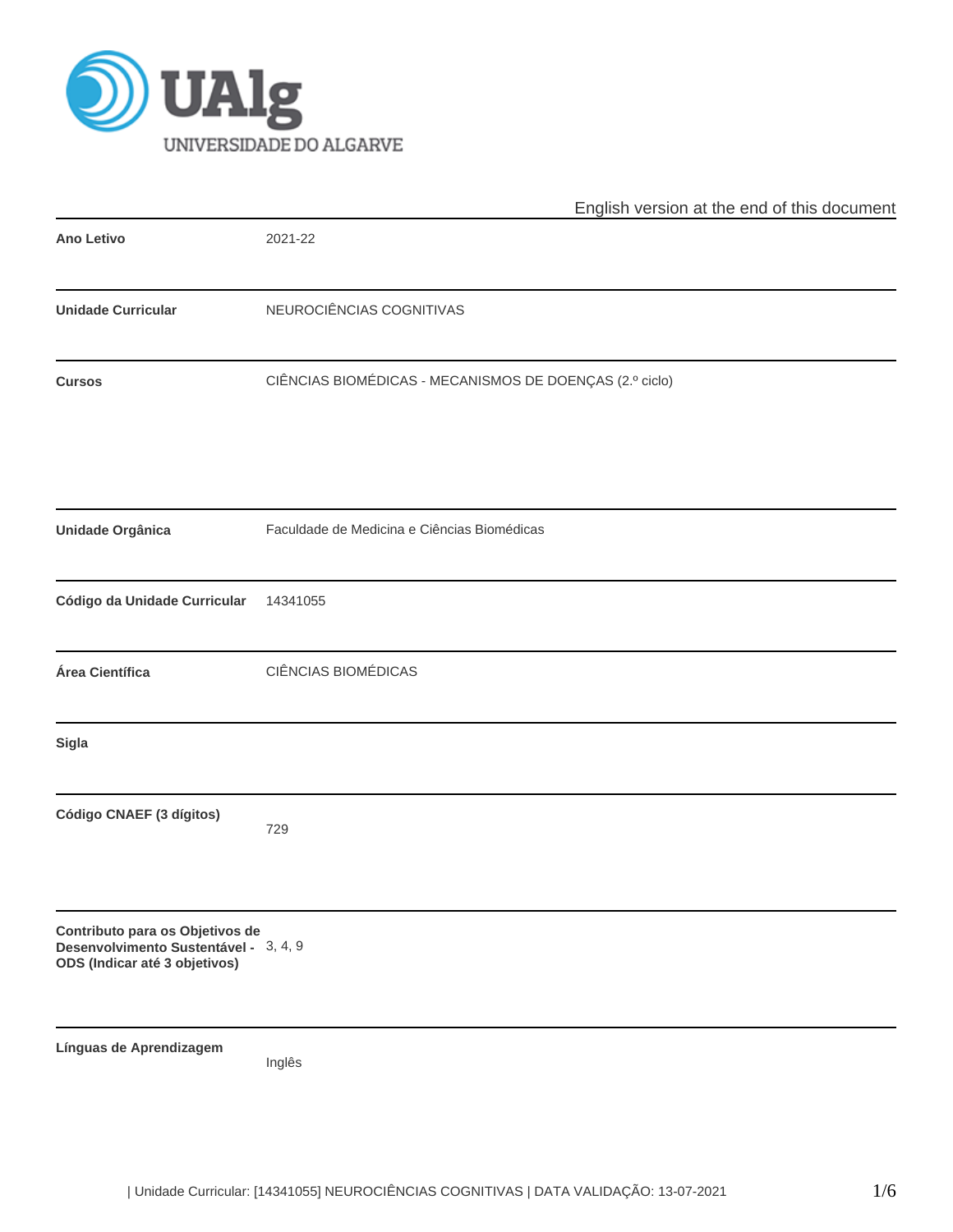

**Modalidade de ensino**

Teóricas e teóricas-práticas

**Docente Responsável Karl Magnus Petersson** 

| <b>HORAS DE CONTACTO (*)</b><br>AUI A<br>L DOCENT<br>חסו<br>"RMAS"<br>$\blacksquare$ |
|--------------------------------------------------------------------------------------|
|--------------------------------------------------------------------------------------|

\* Para turmas lecionadas conjuntamente, apenas é contabilizada a carga horária de uma delas.

| ANO | PERIODO DE FUNCIONAMENTO* | <b>HORAS DE CONTACTO</b> | I HORAS TOTAIS DE TRABALHO | <b>ECTS</b> |
|-----|---------------------------|--------------------------|----------------------------|-------------|
|     | S2                        | 25T: 5TP: 15PL           | 168                        |             |

\* A-Anual;S-Semestral;Q-Quadrimestral;T-Trimestral

### **Precedências**

Sem precedências

## **Conhecimentos Prévios recomendados**

Conhecimento em Psicologia Cognitiva / Biológica / Neurobiológica no nível BSc é útil. Além disso, o conhecimento elementar em Neurociência e Biologia / Química / Física é útil.

# **Objetivos de aprendizagem (conhecimentos, aptidões e competências)**

Nesta unidade curricular apresentam-se diferentes conceitos e modelos necessários à compreensão das bases biológicas dos processos cognitivos, comportamentais e emocionais. Será dado destaque aos resultados obtidos com metodologias e técnicas actuais, incluindo os métodos de neuroimagem, que permitem investigar as bases neuronais de processos cognitivos como a memória, linguagem, atenção e processos emocionais. Ao concluir a unidade curricular, o estudante deverá mostrar as seguintes competências: a) saber caracterizar a organização de diferentes processos cognitivos e emocionais; b) saber relacionar os diferentes aspectos da cognição e do comportamento com as suas bases biológicas; c) saber quais os tópicos actuais de investigação em Neurociências Cognitivas; e d) conhecer as principais metodologias de investigação em Neurociências Cognitivas; e) discutir tópicos actuais neste domínio científico.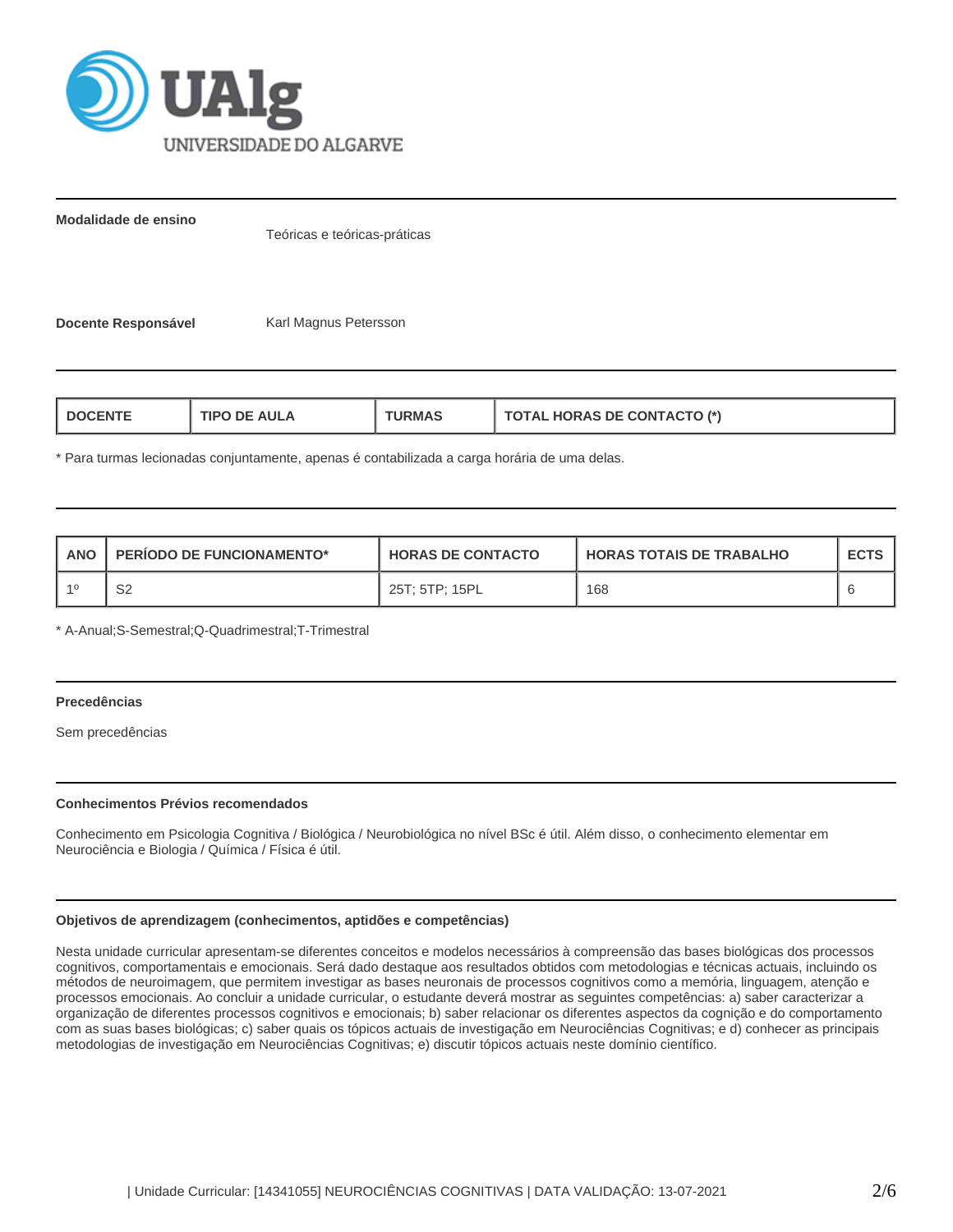

#### **Conteúdos programáticos**

- (1) Brain and mind from the perspective of Cognitive Neuroscience
- (2) Basic concepts in neurobiology
- (3) Basic neuroanatomy & stereotactic coordinate systems
- (4) Brain imaging methods
- (5) Cognitive, behavioral & modeling methods
- (6) EEG & eye-tracking lab
- (7) The perception-action cycle, sensation and perception
- (8) Brain development & plasticity
- (9) The encoding-retrieval cycle, learning and memory
- (10) Higher cognition, language, cognitive control & working memory

## **Metodologias de ensino (avaliação incluída)**

The theoretical classes follow the classical lecture method. Nevertheless, the student is constantly invited to participate in order to better understand the different concepts and topics presented in the course. Students will be evaluated by written examinations at the end of the course. In order to pass the course the student will score an average of at least 10 (max 20). In case the student does not achieve an average of at least 10, the student will be provided the opportunity to pass the course through a final written exam.

#### **Bibliografia principal**

(1) Gazzaniga, M. S., Ivry, R. B., Mangun, G. R., Steven, M. S. (2009). Cognitive Neuroscience: The Biology of Mind, 3rd Edition.

(2) Additional literature: Brian Kolb & Ian Q. Whishaw, 2008. Fundamentals of Human Neuropsychology, 6th edition.

(3) Various papers from *scientific journals*, which will be made available for downloading at the course homepage.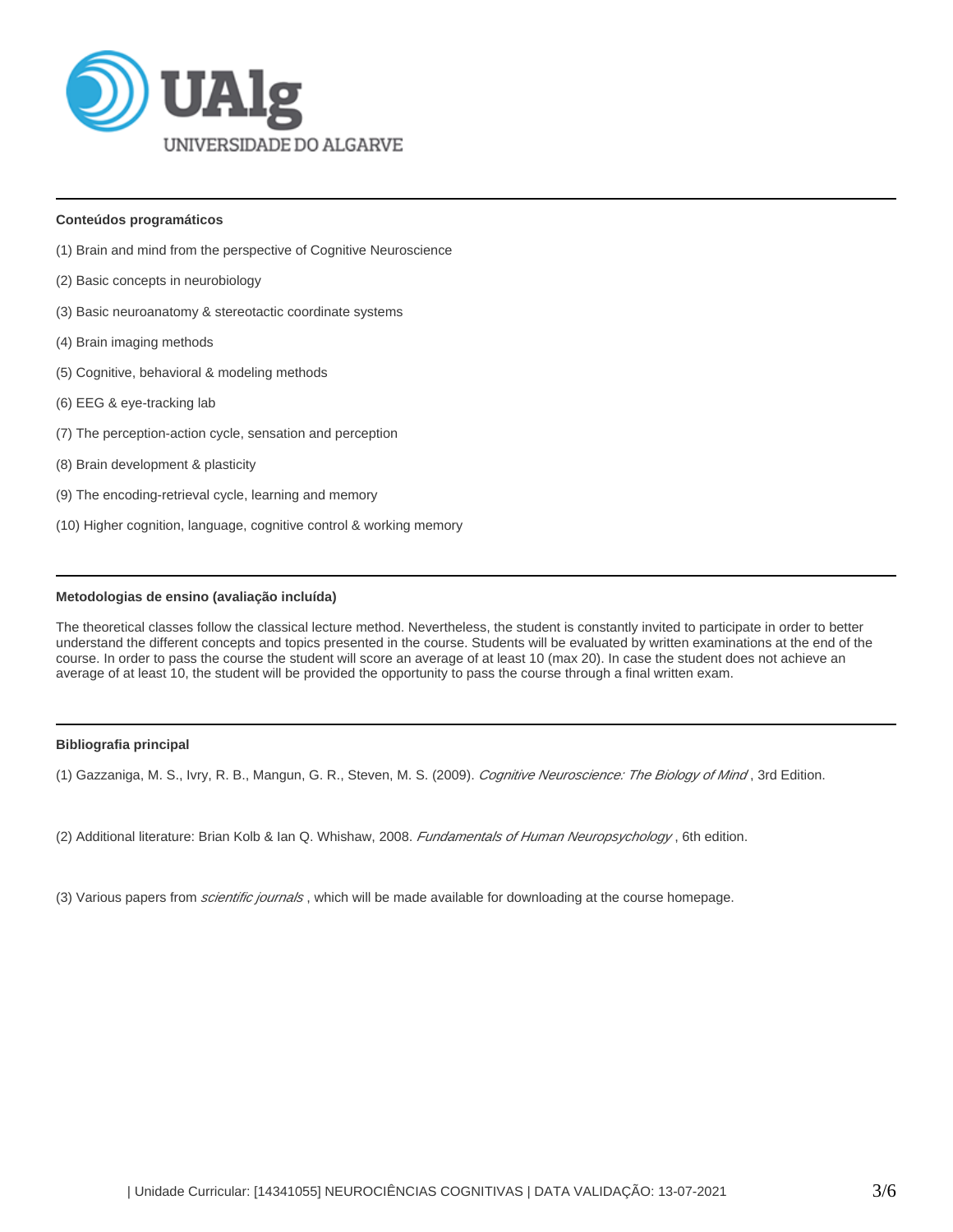

| <b>Academic Year</b>                                                                                   | 2021-22                                |
|--------------------------------------------------------------------------------------------------------|----------------------------------------|
| <b>Course unit</b>                                                                                     | COGNITIVE NEUROSCIENCE                 |
| <b>Courses</b>                                                                                         | Common Branch                          |
| <b>Faculty / School</b>                                                                                |                                        |
| <b>Main Scientific Area</b>                                                                            |                                        |
| Acronym                                                                                                |                                        |
| <b>CNAEF</b> code (3 digits)                                                                           | 729                                    |
| <b>Contribution to Sustainable</b><br><b>Development Goals - SGD</b><br>(Designate up to 3 objectives) | 3, 4, 9                                |
| Language of instruction                                                                                | English                                |
| <b>Teaching/Learning modality</b>                                                                      | Lectures and laboratory demonstrations |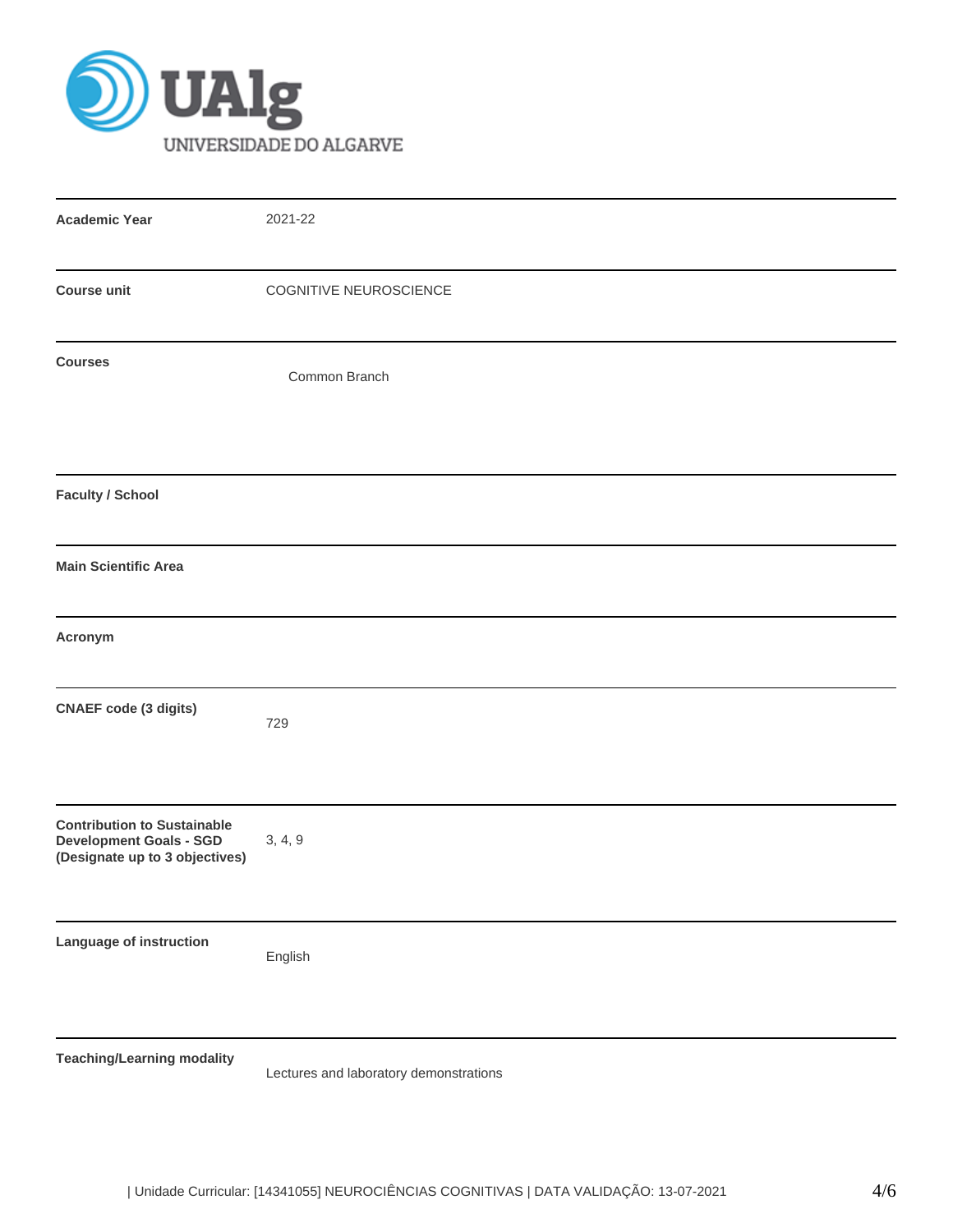

**Coordinating teacher** Karl Magnus Petersson

| Teaching<br>staff | $^{\mathsf{T}}$ vpe | -каззез | Hours |
|-------------------|---------------------|---------|-------|
|                   |                     |         |       |

\* For classes taught jointly, it is only accounted the workload of one.

| <b>Contact hours</b> |  |     |   |  |    | `otal                                                                                                                             |
|----------------------|--|-----|---|--|----|-----------------------------------------------------------------------------------------------------------------------------------|
|                      |  | 110 | Ш |  | IЮ | 168                                                                                                                               |
|                      |  |     |   |  |    | . Theoratical: TP - Theoratical and practical : PL - Practical and laboratorial: TC - Field Work: S - Seminar: F - Training: OT - |

- Theoretical; TP - Theoretical and practical ; PL - Practical and laboratorial; TC - Field Work; S - Seminar; E - Training; OT Tutorial; O - Other

#### **Pre-requisites**

no pre-requisites

### **Prior knowledge and skills**

Knowledge in Cognitive/Biological/Neurobiological Psychology at the BSc level is helpful. In addition, elementary knowledge in Neuroscience and Biology/Chemistry/Physics is useful.

### **The students intended learning outcomes (knowledge, skills and competences)**

This course presents concepts and models, based on neurobiology and information processing, needed to understand the neurobiological basis of cognition, emotion and behavior. Emphasis will be given to results obtained with current methodologies and techniques, including neuroimaging methods, which allow to investigate the neural basis of cognitive processes such as memory, language, attention and emotional processes. After completing the course, students must show the following skills: a) characterize the organization of different cognitive and emotional processes; b) know how to relate the different aspects of cognition and behavior to their biological basis; c) be acquainted with current research topics in Cognitive Neuroscience; d) identify the principal research methodologies in Cognitive Neuroscience; and e) know how to discuss current topics in this scientific field.